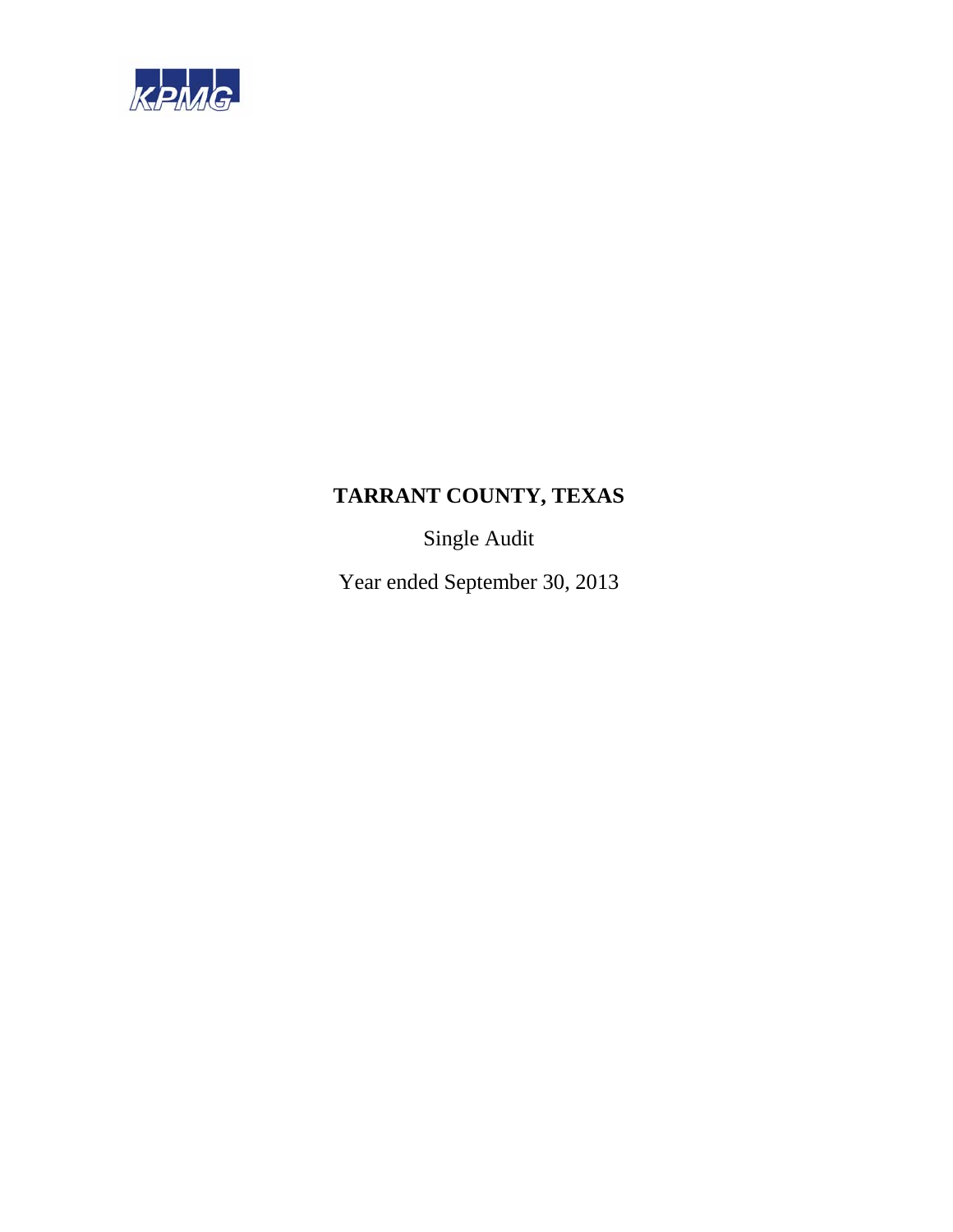

**KPMG LLP**  Suite 3100 717 North Harwood Street Dallas, TX 75201-6585

# **Independent Auditors' Report on Internal Control over Financial Reporting and on Compliance and Other Matters Based on an Audit of Financial Statements Performed in Accordance With** *Government Auditing Standards*

The Honorable County Judge and Commissioners' Court:

We have audited, in accordance with the auditing standards generally accepted in the United States of America and the standards applicable to financial audits contained in *Government Auditing Standards* issued by the Comptroller General of the United States, the financial statements of the governmental activities, the business-type activities, the aggregate discretely presented component units, each major fund, and the aggregate remaining fund information of Tarrant County, as of and for the year ended September 30, 2013, and the related notes to the financial statements, which collectively comprise Tarrant County's basic financial statements, and have issued our report thereon dated March 21, 2014. Our report includes a reference to other auditors who audited the financial statements of the Tarrant County Hospital District or the Mental Health and Mental Retardation of Tarrant County, which represents all of the aggregate discretely presented component units, as described in our report on Tarrant County's financial statements. This report does not include the results of the other auditors' testing of internal control over financial reporting or compliance and other matters that are reported on separately by those auditors.

#### **Internal Control over Financial Reporting**

In planning and performing our audit of the financial statements, we considered Tarrant County's internal control over financial reporting (internal control) to determine the audit procedures that are appropriate in the circumstances for the purpose of expressing our opinion on the financial statements, but not for the purpose of expressing an opinion on the effectiveness of Tarrant County's internal control. Accordingly, we do not express an opinion on the effectiveness of Tarrant County's internal control.

A deficiency in internal control exists when the design or operation of a control does not allow management or employees, in the normal course of performing their assigned functions, to prevent, or detect and correct, misstatements on a timely basis. A material weakness is a deficiency, or combination of deficiencies, in internal control, such that there is a reasonable possibility that a material misstatement of the entity's financial statements will not be prevented, or detected and corrected on a timely basis. A significant deficiency is a deficiency, or a combination of deficiencies, in internal control that is less severe than a material weakness, yet important enough to merit attention by those charged with governance.

Our consideration of internal control was for the limited purpose described in the first paragraph of this section and was not designed to identify all deficiencies in internal control that might be material weaknesses or significant deficiencies. Given these limitations, during our audit we did not identify any deficiencies in internal control that we consider to be material weaknesses. However, material weaknesses may exist that have not been identified.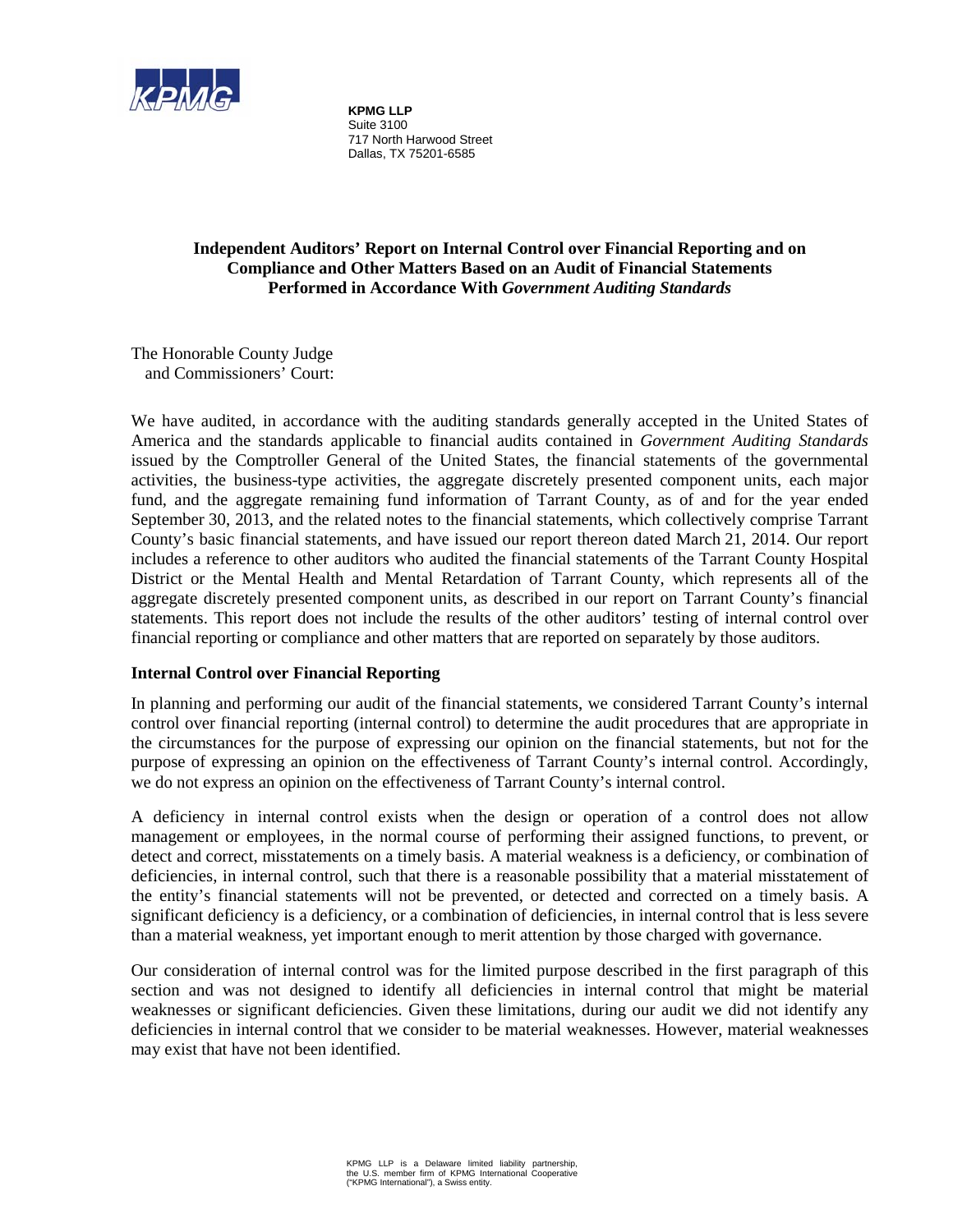

#### **Compliance and Other Matters**

As part of obtaining reasonable assurance about whether Tarrant County's financial statements are free from material misstatement, we performed tests of its compliance with certain provisions of laws, regulations, contracts, and grant agreements, noncompliance with which could have a direct and material effect on the determination of financial statement amounts. However, providing an opinion on compliance with those provisions was not an objective of our audit, and accordingly, we do not express such an opinion. The results of our tests disclosed no instances of noncompliance or other matters that are required to be reported under *Government Auditing Standards*.

#### **Purpose of this Report**

The purpose of this report is solely to describe the scope of our testing of internal control and compliance and the results of that testing, and not to provide an opinion on the effectiveness of the Tarrant County's internal control or on compliance. This report is an integral part of an audit performed in accordance with *Government Auditing Standards* in considering Tarrant County's internal control and compliance. Accordingly, this communication is not suitable for any other purpose.

KPMG LLP

March 21, 2014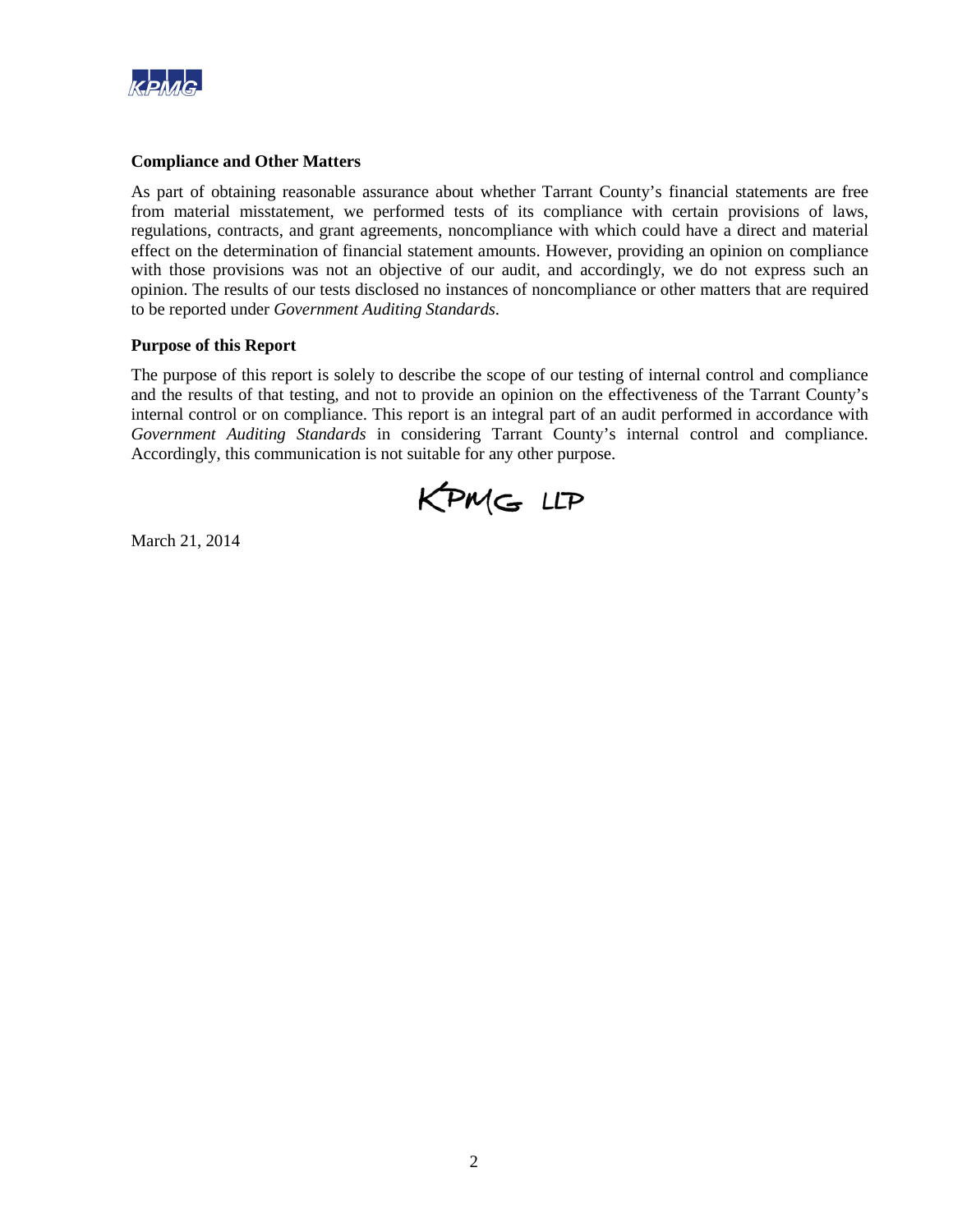

**KPMG LLP**  Suite 3100 717 North Harwood Street Dallas, TX 75201-6585

**Independent Auditors' Report on Compliance for Each Major Program; Report on Internal Control over Compliance; and Report on Schedule of Expenditures of Federal and State Awards Required by OMB Circular A-133 and Uniform Grant Management Standards,** *Audits of States, Local Governments, and Non-Profit Organizations*

The Honorable County Judge and the Commissioners' Court:

# **Report on Compliance for Each Major Federal Program**

We have audited Tarrant County, Texas' (Tarrant County) compliance with the types of compliance requirements described in the *OMB Circular A-133 Compliance Supplement* and the State of Texas Uniform Grant Management Standards (UGMS) that could have a direct and material effect on each of Tarrant County's major federal and state programs for the year ended September 30, 2013. Tarrant County's major federal and state programs are identified in the summary of auditor's results section of the accompanying schedule of findings and questioned costs.

#### *Management's Responsibility*

Management is responsible for compliance with the requirements of laws, regulations, contracts, and grants applicable to its federal and state programs.

#### *Auditors' Responsibility*

Our responsibility is to express an opinion on compliance for each of Tarrant County's major federal and state programs based on our audit of the types of compliance requirements referred to above. We conducted our audit of compliance in accordance with auditing standards generally accepted in the United States of America; the standards applicable to financial audits contained in *Government Auditing Standards*, issued by the Comptroller General of the United States; OMB Circular A-133, *Audits of States, Local Governments, and Non-Profit Organizations* and (UGMS). Those standards, OMB Circular A-133 and UGMS require that we plan and perform the audit to obtain reasonable assurance about whether noncompliance with the types of compliance requirements referred to above that could have a direct and material effect on a major federal or state program occurred. An audit includes examining, on a test basis, evidence about Tarrant County's compliance with those requirements and performing such other procedures as we considered necessary in the circumstances.

We believe that our audit provides a reasonable basis for our opinion on compliance for each major federal and state program. However, our audit does not provide a legal determination of Tarrant County's compliance.

#### *Opinion on Each Major Federal and State Program*

In our opinion, Tarrant County complied, in all material respects, with the types of compliance requirements referred to above that could have a direct and material effect on each of its major federal and state programs for the year ended September 30, 2013.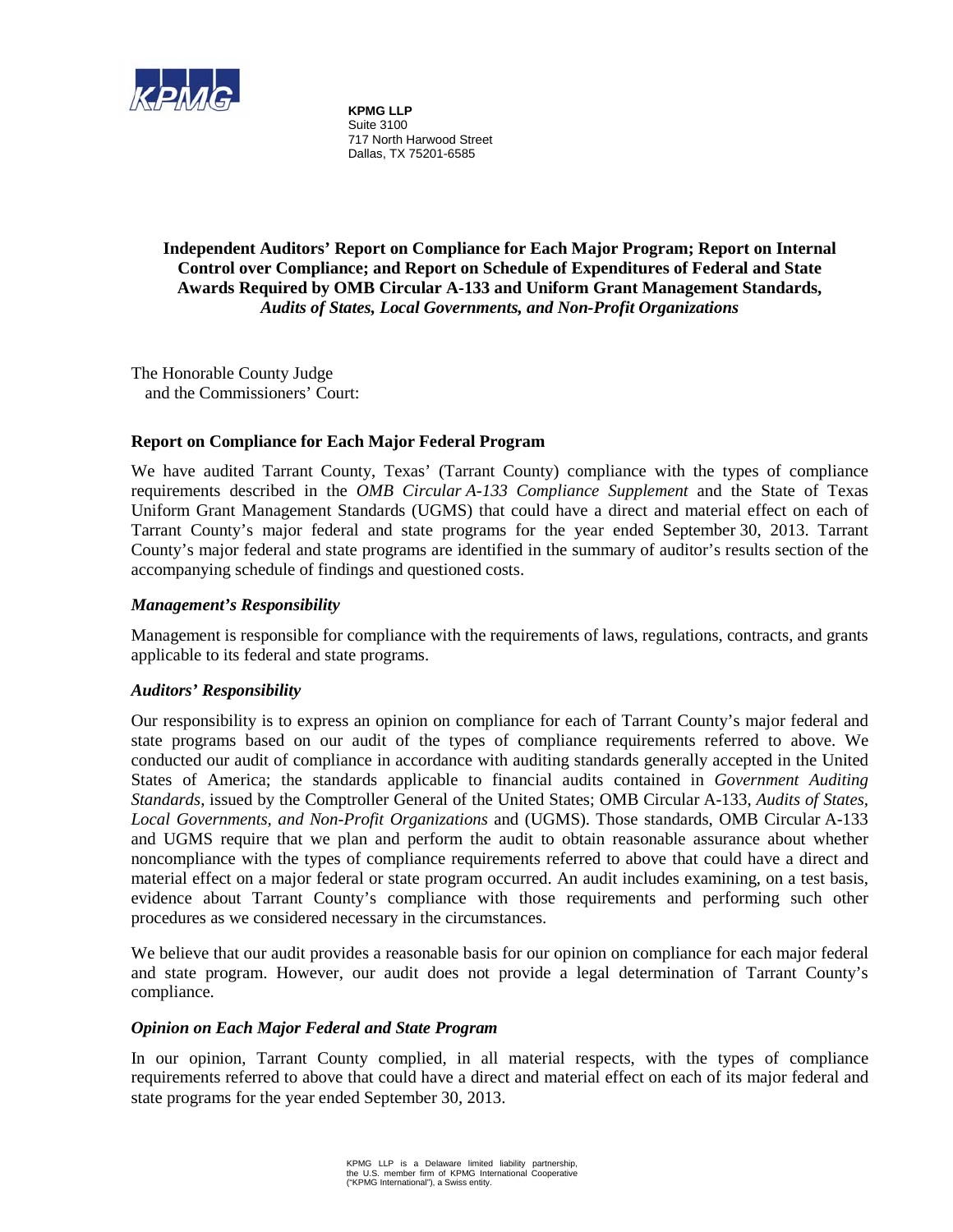

#### **Report on Internal Control over Compliance**

Management of Tarrant County is responsible for establishing and maintaining effective internal control over compliance with the types of compliance requirements referred to above. In planning and performing our audit of compliance, we considered Tarrant County's internal control over compliance with the types of requirements that could have a direct and material effect on each major federal and state program to determine the auditing procedures that are appropriate in the circumstances for the purpose of expressing an opinion on compliance for each major federal and state program and to test and report on internal control over compliance in accordance with OMB Circular A-133 and UGMS, but not for the purpose of expressing an opinion on the effectiveness of internal control over compliance. Accordingly, we do not express an opinion on the effectiveness of Tarrant County's internal control over compliance.

A deficiency in internal control over compliance exists when the design or operation of a control over compliance does not allow management or employees, in the normal course of performing their assigned functions, to prevent, or detect and correct, noncompliance with a type of compliance requirement of a federal or state program on a timely basis. A material weakness in internal control over compliance is a deficiency, or combination of deficiencies, in internal control over compliance, such that there is a reasonable possibility that material noncompliance with a type of compliance requirement of a federal or state program will not be prevented, or detected and corrected, on a timely basis. A significant deficiency in internal control over compliance is a deficiency, or a combination of deficiencies, in internal control over compliance with a type of compliance requirement of a federal or state program that is less severe than a material weakness in internal control over compliance, yet important enough to merit attention by those charged with governance.

Our consideration of internal control over compliance was for the limited purpose described in the first paragraph of this section and was not designed to identify all deficiencies in internal control over compliance that might be material weaknesses or significant deficiencies. We did not identify any deficiencies in internal control over compliance that we consider to be material weaknesses. However, material weaknesses may exist that have not been identified.

The purpose of this report on internal control over compliance is solely to describe the scope of our testing of internal control over compliance and the results of that testing based on the requirements of OMB Circular A-133 and UGMS. Accordingly, this report is not suitable for any other purpose.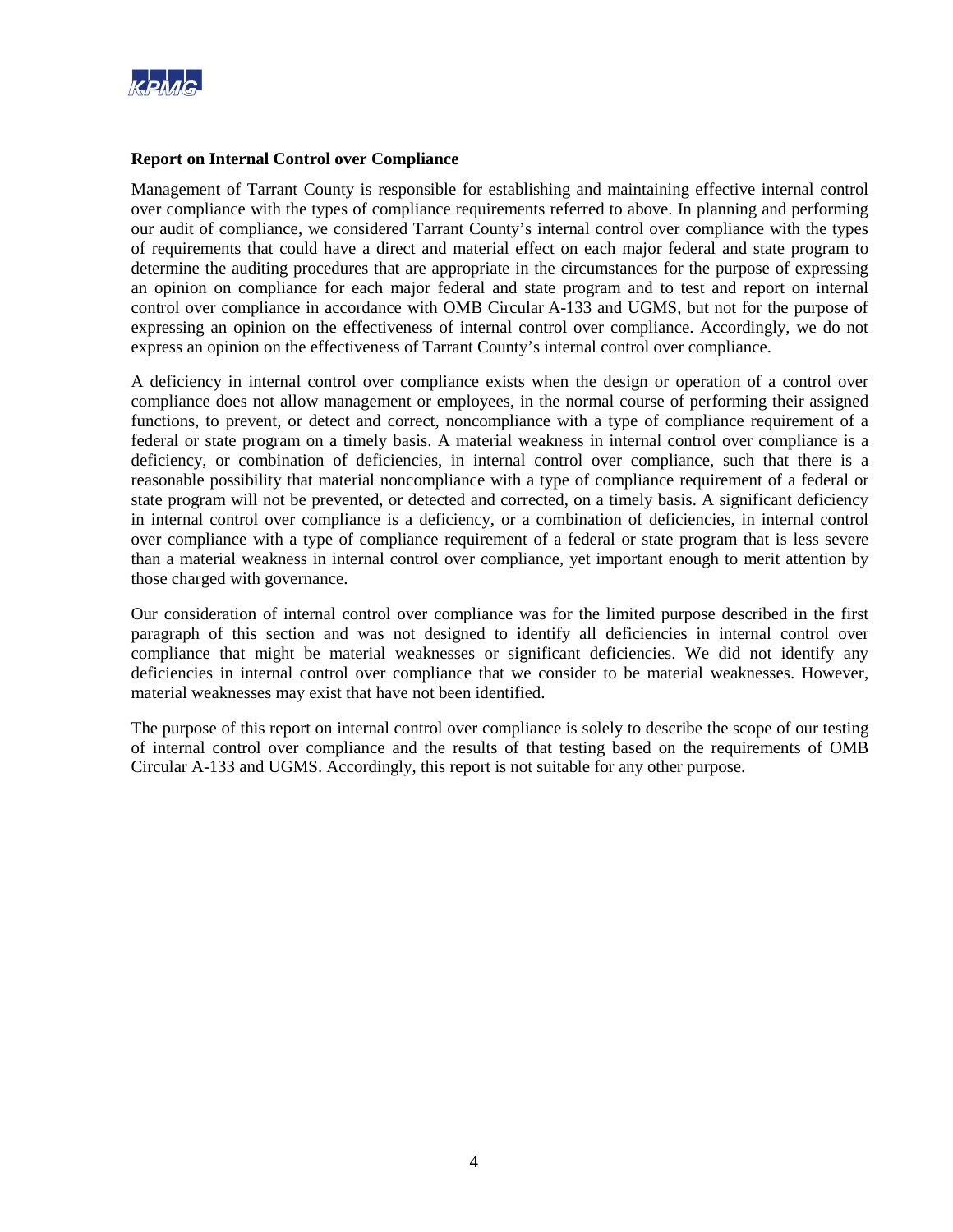

#### **Report on Schedule of Expenditures of Federal and State Awards Required by OMB Circular A-133 and UGMS**

We have audited the financial statements of the governmental activities, the business-type activities, the aggregate discretely presented component units, each major fund, and the aggregate remaining fund information of Tarrant County, as of and for the year ended September 30, 2013, and the related notes to the financial statements, which collectively comprise Tarrant County's basic financial statements. We issued our report thereon dated March 21, 2014, which contained unmodified opinions on those financial statements. Our report includes a reference to other auditors who audited the financial statements of the Tarrant County Hospital District or the Mental Health and Mental Retardation of Tarrant County, which represents all of the aggregate discretely presented component units, as described in our report on Tarrant County's financial statements. Our audit was conducted for the purpose of forming an opinion on the financial statements as a whole. The accompanying schedule of expenditures of federal and state awards is presented for purposes of additional analysis as required by OMB Circular A-133 and UGMS and is not a required part of the financial statements. Such information is the responsibility of management and was derived from and relates directly to the underlying accounting and other records used to prepare the financial statements. The information has been subjected to the auditing procedures applied in the audit of the financial statements and certain additional procedures, including comparing and reconciling such information directly to the underlying accounting and other records used to prepare the financial statements or to the financial statements themselves, and other additional procedures in accordance with auditing standards generally accepted in the United States of America. In our opinion, the schedule of expenditures of federal and state awards is fairly stated in all material respects in relation to the financial statements as a whole.

KPMG LLP

April 16, 2014, except for our report on the Schedule of Expenditures of Federal and State Awards Required by OMB Circular A-133 and UGMS, for which the date is March 21, 2014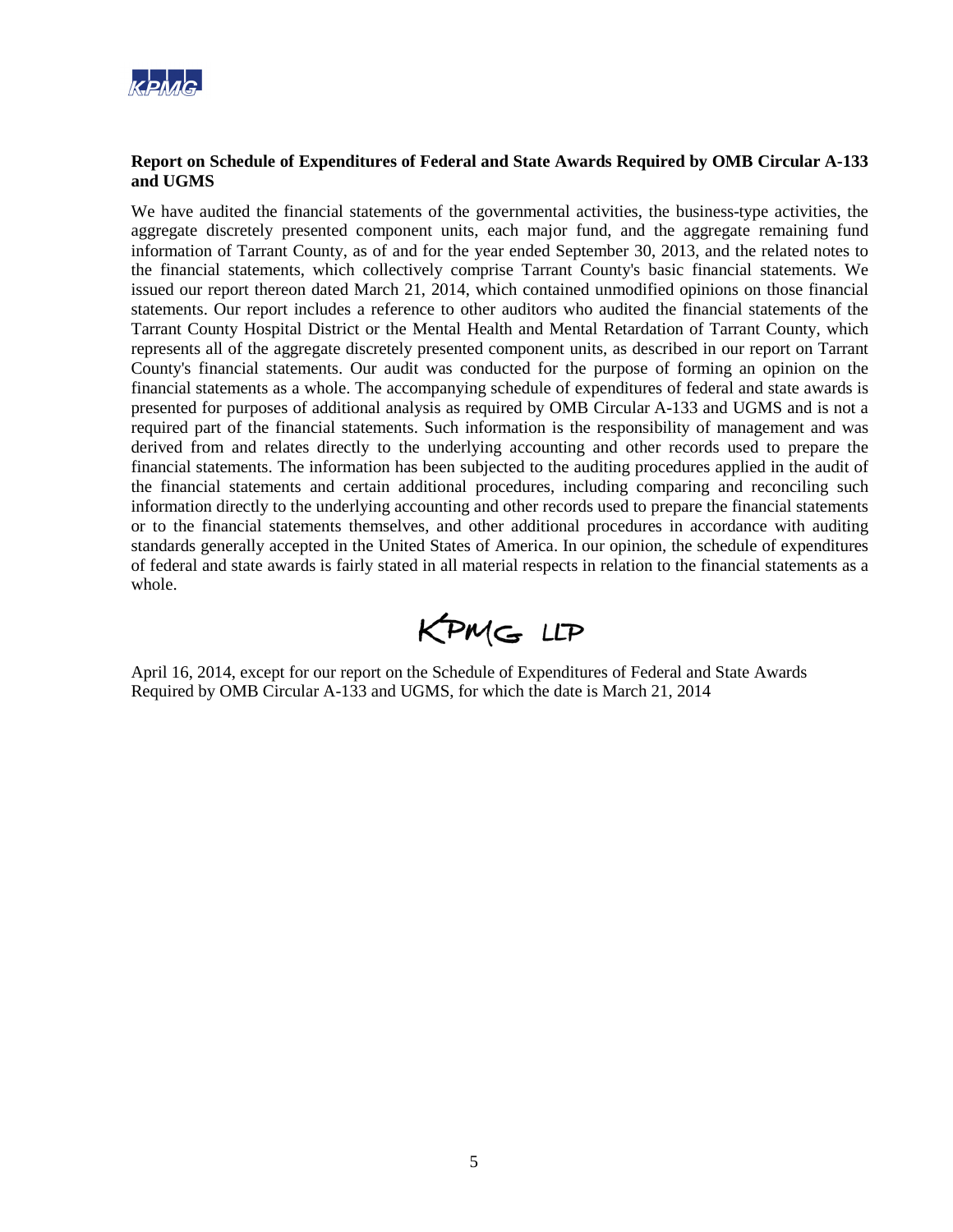#### **Tarrant County, Texas Schedule of Expenditures of Federal and State Awards For the Year Ended September 30, 2013**

|                                                                                                |                        |                                    |                      | <b>Amounts</b>       |
|------------------------------------------------------------------------------------------------|------------------------|------------------------------------|----------------------|----------------------|
| Federal or State Grantor/                                                                      | Federal<br><b>CFDA</b> |                                    | <b>Federal/State</b> | Passed-Through<br>to |
| Pass-Through Grantor Program Title                                                             |                        | Number Grant/Contract Number       | <b>Expenditures</b>  | <b>Subrecipients</b> |
| <b>U.S. DEPARTMENT OF AGRICULTURE</b>                                                          |                        |                                    |                      |                      |
| National School Lunch Program                                                                  | 10.555                 | 01352                              | 115,881              | 0                    |
| Special Supplemental Nutrition Program for Women, Infants and Children                         |                        |                                    |                      |                      |
| Pass-Through from Texas Department of State Health Services                                    | 10.557                 | 2012-039951-001A                   | 79,990               | 0                    |
| Pass-Through from Texas Department of State Health Services                                    | 10.557                 | 2013-042623-001A                   | 7,838,534            | 0                    |
| Total CFDA 10.557                                                                              |                        |                                    | 7,918,524            | $\overline{0}$       |
| Total U.S. Department of Agriculture                                                           |                        |                                    | 8,034,405            | 0                    |
| <b>U.S. DEPARTMENT OF HOUSING AND URBAN DEVELOPMENT</b>                                        |                        |                                    |                      |                      |
| Community Development Block Grants/Entitlement Grants - 34th Year                              | 14.218                 | B08-UC-48-0001                     | (238)                | 0                    |
| Community Development Block Grants/Entitlement Grants - 35th Year                              | 14.218                 | B09-UC-48-0001                     | 81,842               | 0                    |
| Community Development Block Grants/Entitlement Grants - 36th Year                              | 14.218                 | B10-UC-48-0001                     | (121, 506)           | 0                    |
| Community Development Block Grants/Entitlement Grants - 37th Year                              | 14.218                 | B11-UC-48-0001                     | 1,130,171            | $\mathbf 0$          |
| Community Development Block Grants/Entitlement Grants - 38th Year                              | 14.218                 | B12-UC-48-0001                     | 2,819,615            | 29,698               |
| Community Development Block Grants/Entitlement Grants - 39th Year                              | 14.218                 | B13-UC-48-0001                     | 54,677               | 9,547                |
| Total CFDA 14.218                                                                              |                        |                                    | 3,964,562            | 39,245               |
| Community Development Block Grants/Non-Entitlement Grants (NSP)                                | 14.228                 | B08-UN-48-0002                     | 444,364              | 372,273              |
|                                                                                                |                        | E-11-UC-48-0001                    |                      |                      |
| Emergency Solutions Grant Program - 37th Year<br>Emergency Solutions Grant Program - 38th Year | 14.231<br>14.231       | E-12-UC-48-0001                    | 55,543<br>192,710    | 47,172<br>180,626    |
| Emergency Solutions Grant Program - 39th Year                                                  | 14.231                 | E-13-UC-48-0001                    | 11,323               | 11,323               |
| Total CFDA 14.231                                                                              |                        |                                    | 259,576              | 239,121              |
|                                                                                                |                        |                                    |                      |                      |
| Supportive Housing Program - 16th Year                                                         | 14.235                 | TX0102B6T011003                    | 25,724               | 25,724               |
| Supportive Housing Program - 16th Year                                                         | 14.235<br>14.235       | TX0115B6T011003<br>TX0119B6T011003 | 29,477<br>5,395      | 29,477<br>5,395      |
| Supportive Housing Program - 16th Year                                                         | 14.235                 | TX0102B6T011104                    | 77,521               | 73,099               |
| Supportive Housing Program - 17th Year<br>Supportive Housing Program - 17th Year               | 14.235                 | TX0114B6T011104                    | 106,704              | 101,306              |
| Supportive Housing Program - 17th Year                                                         | 14.235                 | TX0093B6T011104                    | 82,131               | 79,799               |
| Supportive Housing Program - 17th Year                                                         | 14.235                 | TX0094B6T011104                    | 51,084               | 49,272               |
| Supportive Housing Program - 17th Year                                                         | 14.235                 | TX0100B6T011104                    | 16,579               | 15,644               |
| Supportive Housing Program - 17th Year                                                         | 14.235                 | TX0097B6T011104                    | 14,053               | 13,268               |
| Supportive Housing Program - 17th Year                                                         | 14.235                 | TX0115B6T011104                    | 62,241               | 58,366               |
| Supportive Housing Program - 17th Year                                                         | 14.235                 | TX0116B6T011104                    | 135,591              | 130,709              |
| Supportive Housing Program - 17th Year                                                         | 14.235                 | TX0112B6T011104                    | 97,467               | 90,514               |
| Supportive Housing Program - 17th Year                                                         | 14.235                 | TX0104B6T011104                    | 289,781              | 279,104              |
| Supportive Housing Program - 17th Year                                                         | 14.235                 | TX0113B6T011104                    | 439,194              | 328,457              |
| Supportive Housing Program - 17th Year                                                         | 14.235                 | TX0119B6T011104                    | 81,949               | 77,630               |
| Supportive Housing Program - 17th Year                                                         | 14.235                 | TX0101B6T011104                    | 18,530               | 17,893               |
| Supportive Housing Program - 17th Year                                                         | 14.235                 | TX0105B6T011104                    | 92,574               | 89,989               |
| Supportive Housing Program - 17th Year                                                         | 14.235                 | TX0287B6T011000                    | 119,213              | 110,586              |
| Supportive Housing Program - 17th Year                                                         | 14.235                 | TX0259B6T010900                    | 117,229              | 111,585              |
| Supportive Housing Program - 18th Year                                                         | 14.235                 | TX0114L6T011205                    | 592                  | 0                    |
| Supportive Housing Program - 18th Year                                                         | 14.235                 | IX0093L61011205                    | 60,701               | 60,055               |
| Supportive Housing Program - 18th Year                                                         | 14.235                 | TX0097L6T011205                    | 94                   | 0                    |
| Supportive Housing Program - 18th Year                                                         | 14.235                 | TX0113L6T011205                    | 608,277              | 308,606              |
| Supportive Housing Program - 18th Year                                                         | 14.235                 | TX0105L6T011205                    | 102,396              | 101,571<br>100,083   |
| Supportive Housing Program - 18th Year<br>Total CFDA 14.235                                    | 14.235                 | TX0321B6T011100                    | 110,726<br>2,745,222 | 2,258,132            |
| <b>Shelter Plus Care</b>                                                                       | 14.238                 | TX0320C6T011100                    | 30,329               | 0                    |
| Home Investment Partnerships Program - 18th Year                                               | 14.239                 | M09-DC-48-0200                     | 145,843              | 97,195               |
| Home Investment Partnerships Program - 19th Year                                               | 14.239                 | M10-DC-48-0200                     | 1,329,415            | 0                    |
| Home Investment Partnerships Program - 20th Year                                               | 14.239                 | M11-DC-48-0200                     | 700,875              | 0                    |
| Home Investment Partnerships Program - 21st Year                                               | 14.239                 | M12-DC-48-0200                     | 133,731              | 0                    |
| Total CFDA 14.239                                                                              |                        |                                    | 2,309,864            | 97,195               |
| Housing Opportunities for Persons with AIDS                                                    | 14.241                 | TX-H110026                         | 313,794              | 306,243              |
| Pass-Through from Texas Department of State Health Services                                    | 14.241                 | 2013-041148-010                    | 47,826               | 47,826               |
| Pass-Through from Texas Department of State Health Services                                    | 14.241                 | 2013-043223-001                    | 92,443               | 92,443               |
| Total CFDA 14.241                                                                              |                        |                                    | 454,063              | 446,512              |
|                                                                                                |                        |                                    |                      |                      |
| Section 8 Housing Choice Vouchers - Administrative Reserve (Pre-FY2004)                        | 14.871                 | N/A                                | 42,586               | 0                    |
| Section 8 Housing Choice Vouchers - Administration (CY12)                                      | 14.871                 | TX21V431000082                     | 363,070              | 0                    |

**Federal**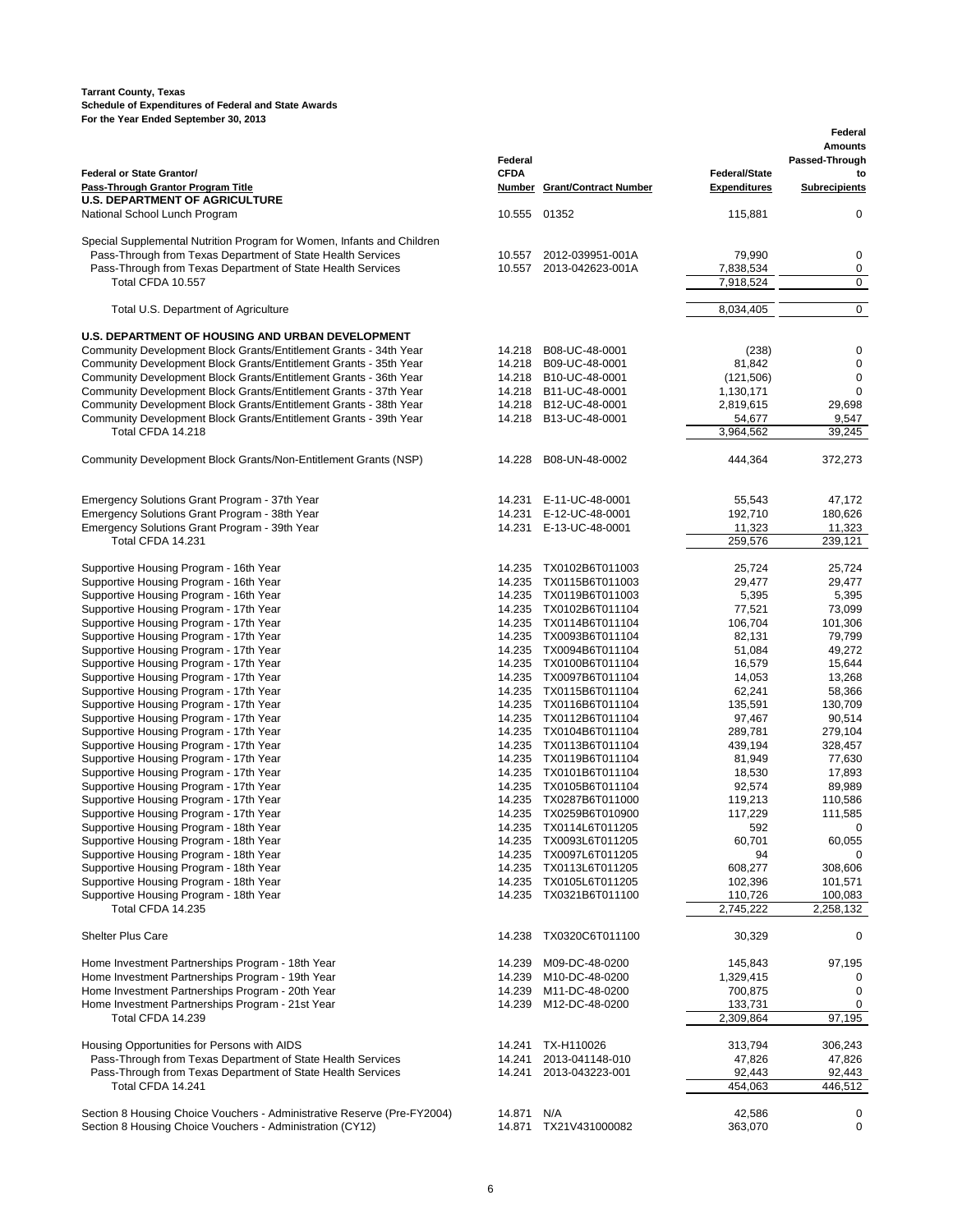| Section 8 Housing Choice Vouchers - Administration (CY13)<br>Section 8 Housing Choice Vouchers - Portability<br>Section 8 Housing Choice Vouchers(CY09)<br>Section 8 Housing Choice Vouchers(CY10)<br>Section 8 Housing Choice Vouchers(CY11)<br>Section 8 Housing Choice Vouchers(CY12)<br>Section 8 Housing Choice Vouchers(CY13)<br>Total CFDA 14.871 | 14.871<br>14.871<br>14.871<br>14.871<br>14.871<br>14.871<br>14.871 | TX21V431000082<br>TX21V431000082<br>TX21V431000082<br>TX21V431000082<br>TX21V431000082<br>TX21V431000082<br>TX21V431000082  | 1,083,605<br>1,398,904<br>(421)<br>(3,069)<br>(4,536)<br>4,317,580<br>13,184,225<br>20,381,944 | 0<br>0<br>0<br>0<br>0<br>0<br>0<br>0 |
|----------------------------------------------------------------------------------------------------------------------------------------------------------------------------------------------------------------------------------------------------------------------------------------------------------------------------------------------------------|--------------------------------------------------------------------|-----------------------------------------------------------------------------------------------------------------------------|------------------------------------------------------------------------------------------------|--------------------------------------|
| Public Housing Family Self Sufficiency (CY12)<br>Public Housing Family Self Sufficiency (CY13)<br>Total CFDA 14.877                                                                                                                                                                                                                                      |                                                                    | 14.877 TX431FSF006<br>14.877 TX431FSF007                                                                                    | 48,765<br>160,788<br>209,552                                                                   | 0<br>0<br>$\mathbf 0$                |
| Total U.S. Department of Housing and Urban Development                                                                                                                                                                                                                                                                                                   |                                                                    |                                                                                                                             | 30,799,477                                                                                     | 3,452,477                            |
| <b>U.S. DEPARTMENT OF JUSTICE</b><br>Juvenile Accountability Block Grants<br>Pass-Through from Texas Office of the Governor, CJD<br>Pass-Through from Texas Office of the Governor, CJD                                                                                                                                                                  | 16.523<br>16.523                                                   | JB-11-J20-13287-14<br>JB-12-XXX-13287-15                                                                                    | 97,778<br>18,156                                                                               | 0<br>0                               |
| Total CFDA 16.523                                                                                                                                                                                                                                                                                                                                        |                                                                    |                                                                                                                             | 115,934                                                                                        | 0                                    |
| Missing Children's Assistance<br>Pass-Through from the City of Dallas, Texas                                                                                                                                                                                                                                                                             |                                                                    | 16.543 2010-MC-CX-K037                                                                                                      | 26,500                                                                                         | 0                                    |
| Crime Victim Assistance<br>Pass-Through from Mental Health Mental Retardation Tarrant County<br>Pass-Through from Texas Office of the Governor, CJD<br>Pass-Through from Texas Office of the Governor, CJD<br>Pass-Through from Texas Office of the Governor, CJD<br>Pass-Through from Texas Office of the Governor, CJD<br>Total CFDA 16.575            | 16.575                                                             | 16.575 E132098<br>VA-12-V30-13739-14<br>16.575 VA-11-V30-13739-15<br>16.575 VA-12-V30-24617-02<br>16.575 VA-13-V30-24617-03 | 71,503<br>22,990<br>2,686<br>53,879<br>4,594<br>155,653                                        | 0<br>0<br>0<br>0<br>0<br>0           |
| Violence Against Women Formula Grants<br>Pass-Through from Texas Office of the Governor, CJD<br>Pass-Through from Texas Office of the Governor, CJD<br>Pass-Through from Texas Office of the Governor, CJD<br>Total CFDA 16.588                                                                                                                          | 16.588<br>16.588<br>16.588                                         | WF-12-V30-13737-14<br>WF-13-V30-27108-01<br>WF-12-V30-15136-14                                                              | 39,223<br>3,437<br>69,490<br>112,149                                                           | 0<br>$\pmb{0}$<br>0<br>0             |
| State Criminal Alien Assistance Program (S.C.A.A.P.)                                                                                                                                                                                                                                                                                                     | 16.606                                                             | 2013-AP-BX-0801                                                                                                             | 397,176                                                                                        | 0                                    |
| Edward Byrne Memorial Justice Assistance Grant<br>Pass-Through from Texas Office of the Governor, CJD<br>Pass-Through from Texas Office of the Governor, CJD<br>Pass-Through from the City of Fort Worth, Texas<br>Pass-Through from the City of Fort Worth, Texas<br>Total CFDA 16.738                                                                  | 16.738<br>16.738<br>16.738<br>16.738                               | DJ-11-A10-24021-03<br>DJ-10-A10-20458-04<br>2010-DJ-BX-0164<br>2010-DJ-BX-0164                                              | 37,439<br>117,986<br>96,169<br>76,278<br>327,872                                               | 0<br>0<br>0<br>0<br>0                |
| DNA Backlog Reduction Program                                                                                                                                                                                                                                                                                                                            | 16.741                                                             | 2011-DN-BX-K406                                                                                                             | 20,157                                                                                         | 0                                    |
| Paul Coverdell Forensic Sciences Improvement Grant Program<br>Pass-Through from Texas Office of the Governor, CJD<br>Total CFDA 16.742                                                                                                                                                                                                                   |                                                                    | 16.742 2011-CD-BX-0098<br>16.742 CD-12-A10-25258-02                                                                         | (525)<br>32,793<br>32,268                                                                      | 0<br>0<br>0                          |
| Southwest Border Prosecution Initiative Program                                                                                                                                                                                                                                                                                                          | 16.755 2010                                                        |                                                                                                                             | 43,457                                                                                         | 0                                    |
| Second Chance Act Prisoner Reentry Initiative                                                                                                                                                                                                                                                                                                            |                                                                    | 16.812 2011-RY-BX-K009                                                                                                      | 184,595                                                                                        | 0                                    |
| Equitable Sharing Program (Asset Forfeiture Funds)-Sheriff                                                                                                                                                                                                                                                                                               | 16.922 N/A                                                         |                                                                                                                             | 54,554                                                                                         | 0                                    |
| Total U.S. Department of Justice                                                                                                                                                                                                                                                                                                                         |                                                                    |                                                                                                                             | 1,470,315                                                                                      | 0                                    |
| <b>U.S. DEPARTMENT OF TRANSPORTATION</b><br>Highway Planning & Construction - Courtesy Patrol Program<br>Pass-Through from Texas Department of Transportation<br>Pass-Through from Texas Department of Transportation<br>Total CFDA 20.205                                                                                                               | 20.205<br>20.205                                                   | 02-2XXF5002<br>02-3XXF5006                                                                                                  | 283,842<br>748,985<br>1,032,827                                                                | 0<br>0<br>0                          |
| Alcohol Impaired Driving Countermeasures Incentive Grants<br>Pass-Through from Texas Department of Transportation                                                                                                                                                                                                                                        |                                                                    | 20.601 2013-TarrantC-G-1YG-0112                                                                                             | 27,761                                                                                         | 0                                    |
| Total U.S. Department of Transportation                                                                                                                                                                                                                                                                                                                  |                                                                    |                                                                                                                             | 1,060,588                                                                                      | 0                                    |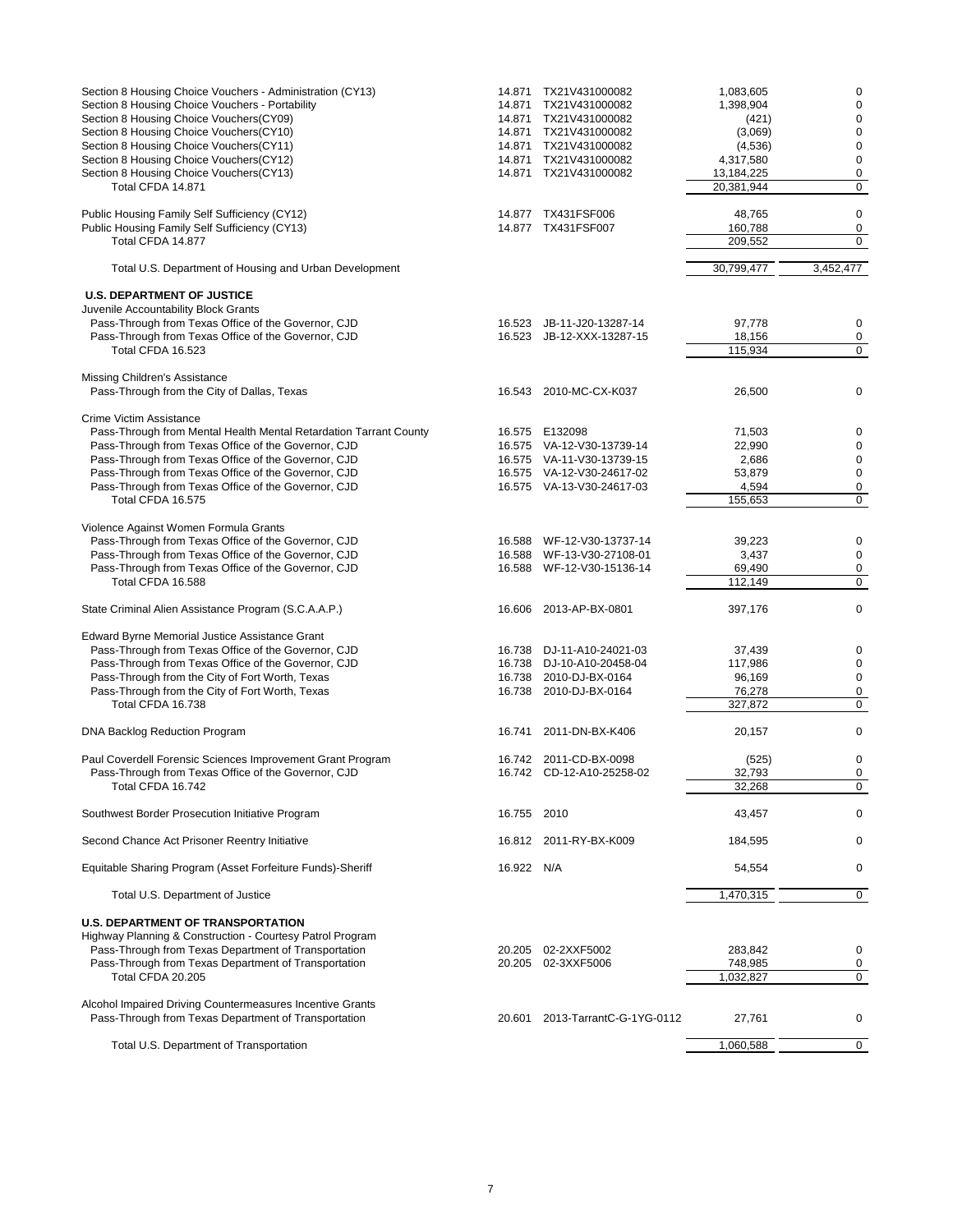| <b>U.S. ENVIRONMENTAL PROTECTION AGENCY</b><br>Water Security Training & Technical Assist/Water Security Initiative Contamination<br><b>Warning System Pilots</b> |                  |                                           |                      |                   |
|-------------------------------------------------------------------------------------------------------------------------------------------------------------------|------------------|-------------------------------------------|----------------------|-------------------|
| Pass-Through from CH2MHILL                                                                                                                                        |                  | 66.478 945331                             | 50,320               | 0                 |
| Total U.S. Environmental Protection Agency                                                                                                                        |                  |                                           | 50,320               | 0                 |
| <b>U.S. ELECTION ASSISTANCE COMMISSION</b><br>Help America Vote Act Requirements Payments                                                                         |                  |                                           |                      |                   |
| Pass-Through from State of Texas Elections Division                                                                                                               | 90.401 N/A       |                                           | 927,738              | 0                 |
| Total U.S. Election Assistance Commission                                                                                                                         |                  |                                           | 927,738              | 0                 |
| U.S. DEPARTMENT OF HEALTH AND HUMAN SERVICES                                                                                                                      |                  |                                           |                      |                   |
| CDC - Prospective Comparison of the TST vs IGRAs<br>Pass-Through from UNTHSC at Fort Worth                                                                        | 93.000           | RF0049-2013-001                           | 141,797              | 0                 |
| Medical Reserve Corps Small Grant Program<br>Pass-Through from NACCHO                                                                                             | 93.008           | MRC-10-0155                               | 1,012                | 0                 |
| Public Health Emergency Preparedness                                                                                                                              |                  |                                           |                      |                   |
| Pass-Through from Texas Department of State Health Services                                                                                                       | 93.069           | 2011-038668-001                           | (305)                | 0                 |
| Pass-Through from Texas Department of State Health Services                                                                                                       | 93.069           | 2014-001175-00                            | 13,861               | 0<br>0            |
| Pass-Through from Texas Department of State Health Services<br>Pass-Through from Texas Department of State Health Services                                        | 93.069<br>93.069 | 2011-038709-001<br>2014-001167-00         | 2,825<br>88,949      | 0                 |
| Pass-Through from Texas Department of State Health Services                                                                                                       | 93.069           | 2011-038558-001A                          | (12)                 | $\pmb{0}$         |
| Pass-Through from Texas Department of State Health Services                                                                                                       | 93.069           | 2014-001169-00                            | 20,937               | 0                 |
| Pass-Through from Texas Department of State Health Services                                                                                                       | 93.069           | 2012-040265-001A                          | 27,129               | 0                 |
| Total CFDA 93.069                                                                                                                                                 |                  |                                           | 153,384              | 0                 |
| Hospital Preparedness Program and Public Health Emergency Preparedness                                                                                            |                  |                                           |                      |                   |
| Pass-Through from Texas Department of State Health Services                                                                                                       | 93.074           | 2013-041148-002A                          | 211,942              | 0                 |
| Pass-Through from Texas Department of State Health Services                                                                                                       | 93.074           | 2013-041148-005A                          | 1,126,984            | 0                 |
| Pass-Through from Texas Department of State Health Services<br>Total CFDA 93.074                                                                                  | 93.074           | 2013-041148-003B                          | 290,227<br>1,629,153 | 0<br>0            |
|                                                                                                                                                                   |                  |                                           |                      |                   |
| Project Grants and Cooperative Agreements for Tuberculosis Control Programs                                                                                       |                  |                                           |                      |                   |
| Pass-Through from Texas Department of State Health Services<br>Pass-Through from Texas Department of State Health Services                                        | 93.116           | 2013-041148-014A<br>93.116 2014-001391-00 | 326,634<br>43,725    | 0<br>0            |
| Total CFDA 93.116                                                                                                                                                 |                  |                                           | 370,358              | 0                 |
|                                                                                                                                                                   |                  |                                           |                      |                   |
| Coordinated Services & Access to Research for Women, Infants, Children and<br>Youth                                                                               |                  | 93.153 6-H12HA24819-01-02                 | 338,593              | 186,769           |
| Coordinated Services & Access to Research for Women, Infants, Children and                                                                                        |                  |                                           |                      |                   |
| Youth<br>Total CFDA 93.153                                                                                                                                        |                  | 93.153 5-H12HA24819-02-01                 | 63,552<br>402,145    | 30,763<br>217,532 |
|                                                                                                                                                                   |                  |                                           |                      |                   |
| Immunization Cooperative Agreements<br>Pass-Through from Texas Department of State Health Services                                                                | 93.268           | 2012-039628-001                           | 3,897                | 0                 |
| Pass-Through from Texas Department of State Health Services                                                                                                       | 93.268           | 2013-041148-011                           | 531,632              | $\mathbf 0$       |
| Pass-Through from Texas Department of State Health Services                                                                                                       |                  | 93.268 2014-001142-00                     | 125,914              | 0                 |
| Total CFDA 93.268                                                                                                                                                 |                  |                                           | 661,443              | 0                 |
| Centers for Disease Control & Prevention - Investigations & Technical Assistance                                                                                  | 93.283           | 1-U50OE000049-01                          | 86,849               | 0                 |
| Centers for Disease Control & Prevention - Investigations & Technical Assistance                                                                                  | 93.283           | 5U50OE000049-02                           | 11,278               | 0                 |
| Pass-Through from NACCHO                                                                                                                                          | 93.283           | 2011-092605                               | 935                  | 0                 |
| Pass-Through from Texas Department of State Health Services                                                                                                       | 93.283           | 2012-041052-001                           | 46,621               | 0                 |
| Pass-Through from Texas Department of State Health Services<br>Total CFDA 93.283                                                                                  | 93.283           | 2012-041212-001B                          | 85,973<br>231,657    | 0<br>0            |
|                                                                                                                                                                   |                  |                                           |                      |                   |
| Promoting Safe and Stable Families                                                                                                                                |                  |                                           |                      |                   |
| Pass-Through from Texas Department of Family and Protective Services                                                                                              | 93.556           | 23792901                                  | (35)                 | 0                 |
| Pass-Through from Texas Department of Family and Protective Services<br>Pass-Through from Texas Department of Family and Protective Services                      | 93.556<br>93.556 | 23792901<br>23792901-2                    | 225,800              | 162,762<br>0      |
| Total CFDA 93.556                                                                                                                                                 |                  |                                           | 5,505<br>231,271     | 162,762           |
|                                                                                                                                                                   |                  |                                           |                      |                   |
| <b>Temporary Assistance for Needy Families</b><br>Pass-Through from Texas Department of State Health Services                                                     | 93.558           | 2012-041212-001B                          | 42,871               | 0                 |
| Refugee and Entrant Assistance-State Administered Programs                                                                                                        |                  |                                           |                      |                   |
| Pass-Through from Texas Department of State Health Services                                                                                                       | 93.566           | 2012-039783-001A                          | 744                  | 0                 |
| Pass-Through from Texas Department of State Health Services                                                                                                       | 93.566           | 2013-041148-013                           | 1,128,665            | 0                 |
| Pass-Through from Texas Department of State Health Services                                                                                                       | 93.566           | 2014-01163-00                             | 71,713               | 0                 |
| Total CFDA 93.566                                                                                                                                                 |                  |                                           | 1,201,122            | 0                 |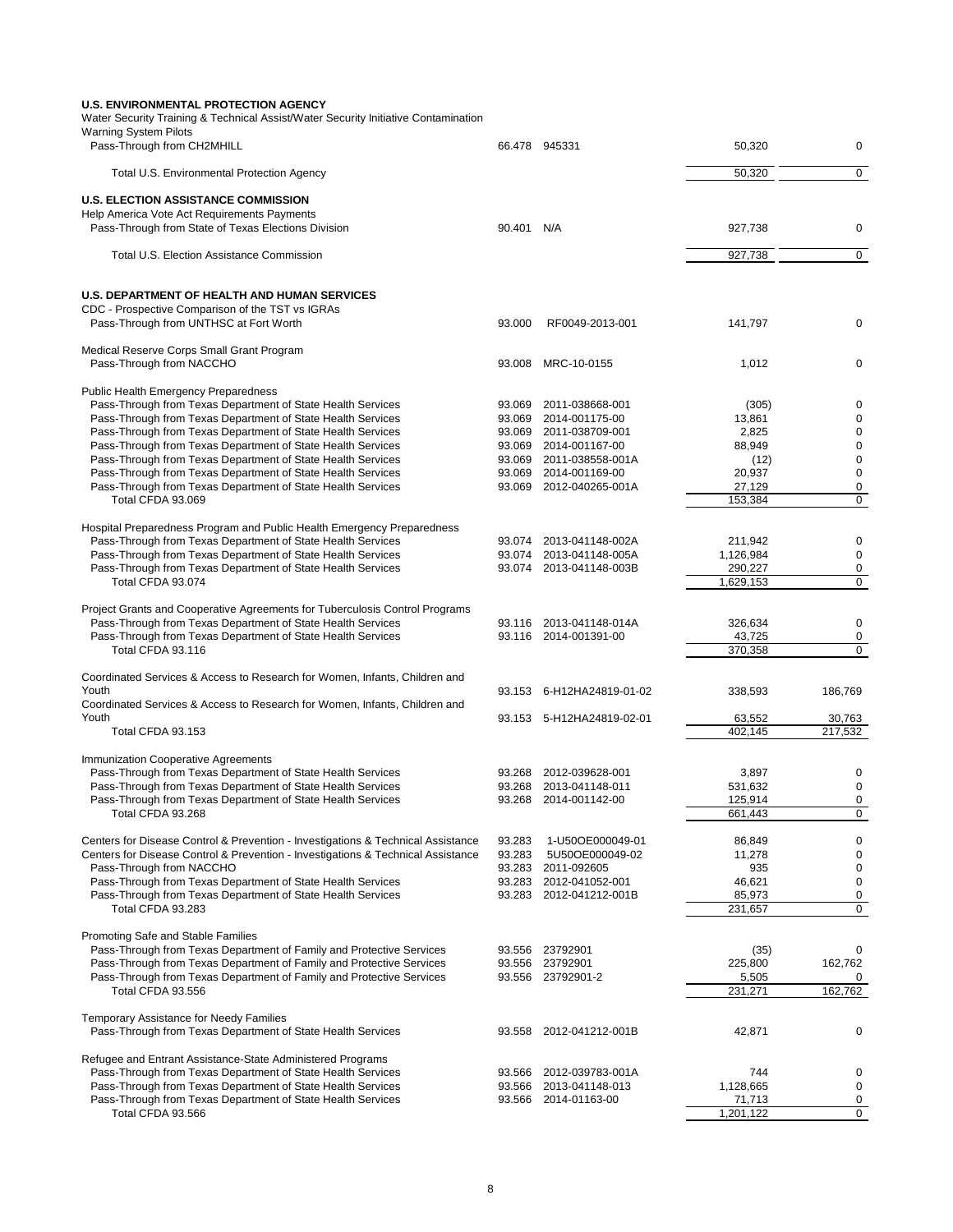| Grants to States for Access and Visitation Programs<br>Pass-Through from Texas Office of the Attorney General<br>Pass-Through from Texas Office of the Attorney General |                  | 93.597 13-C0109<br>93.597 13-C0109 | 53,550<br>4,750   | 0<br>0<br>0  |
|-------------------------------------------------------------------------------------------------------------------------------------------------------------------------|------------------|------------------------------------|-------------------|--------------|
| Total CFDA 93.597                                                                                                                                                       |                  |                                    | 58,300            |              |
| Voting Access for Individuals with Disabilities - Grants to States                                                                                                      |                  |                                    |                   |              |
| Pass-Through from State of Texas Elections Division                                                                                                                     | 93.617           | N/A                                | 2,608             | 0            |
| Pass-Through from State of Texas Elections Division                                                                                                                     | 93.617 N/A       |                                    | 6,965             | 0            |
| Total CFDA 93.617                                                                                                                                                       |                  |                                    | 9,574             | $\mathbf 0$  |
| Foster Care Title IV-E                                                                                                                                                  |                  |                                    |                   |              |
| Pass-Through from Texas Department of Family and Protective Services (CPS)                                                                                              | 93.658           | 23380600                           | 104,740           | 0            |
| Pass-Through from Texas Department of Family and Protective Services (DA)                                                                                               | 93.658           | 23941256                           | 211,927           | $\mathbf 0$  |
| Pass-Through from Texas Juvenile Justice Division                                                                                                                       |                  | 93.658 TJPC-E-2009-220             | 20,201            | 0            |
| Pass-Through from Texas Juvenile Justice Division                                                                                                                       |                  | 93.658 TJPC-E-2010-220             | 487,066           | 0            |
| Total CFDA 93.658                                                                                                                                                       |                  |                                    | 823,934           | $\mathbf 0$  |
| Medical Assistance Program (Medicaid Administrative Claims)                                                                                                             |                  |                                    |                   |              |
| Pass-Through from Texas Department of Health and Human Services                                                                                                         | 93.778           | 7560011706-OE-01                   | 1,098,181         | 0            |
| National Bioterrorism Hospital Preparedness Program                                                                                                                     |                  |                                    |                   |              |
| Pass-Through from Texas Department of State Health Services                                                                                                             | 93.889           | 2013-041148-001                    | 34,350            | 0            |
| Pass-Through from Texas Department of State Health Services                                                                                                             | 93.889           | 2014-001170-00                     | 1,613             | 0            |
| Total CFDA 93.889                                                                                                                                                       |                  |                                    | 35,964            | $\mathbf 0$  |
| <b>HIV Emergency Relief Project Grants</b>                                                                                                                              | 93.914           | 6-H89HA00047-17-02                 | 1,927,994         | 1,110,029    |
| HIV Emergency Relief Project Grants                                                                                                                                     |                  | 93.914 6-H89HA00047-18-02          | 1,816,730         | 1,150,762    |
| Total CFDA 93.914                                                                                                                                                       |                  |                                    | 3,744,724         | 2,260,790    |
|                                                                                                                                                                         |                  |                                    |                   |              |
| HIV Care Formula Grants (Ryan White Part B)<br>Pass-Through from Texas Department of State Health Services                                                              | 93.917           | 2013-041148-008                    | 1,334,332         | 900,283      |
| Pass-Through from Texas Department of State Health Services                                                                                                             | 93.917           | 2014-001453-00                     | 181,596           | 155,296      |
| Total CFDA 93.917                                                                                                                                                       |                  |                                    | 1,515,928         | 1,055,579    |
|                                                                                                                                                                         |                  |                                    |                   |              |
| Grants to Provide Outpatient Early Intervention Services with Respect to HIV                                                                                            |                  |                                    |                   |              |
| Disease                                                                                                                                                                 |                  | 93.918 6-H76HA00123-21-06          | 305,298           | 181,846      |
| Grants to Provide Outpatient Early Intervention Services with Respect to HIV<br>Disease                                                                                 |                  | 93.918 6-H76HA00123-22-04          | 587,417           | 313,817      |
| Total CFDA 93.918                                                                                                                                                       |                  |                                    | 892,715           | 495,662      |
|                                                                                                                                                                         |                  |                                    |                   |              |
| HIV Prevention Activities-Health Department Based                                                                                                                       |                  |                                    |                   |              |
| Pass-Through from Texas Department of State Health Services                                                                                                             | 93.940           | 2012-040430-001                    | 10,164            | 0            |
| Pass-Through from Texas Department of State Health Services<br>Pass-Through from Texas Department of State Health Services                                              | 93.940<br>93.940 | 2013-041148-009<br>2014-001322-00  | 323,889<br>71,710 | 0<br>0       |
| Total CFDA 93.940                                                                                                                                                       |                  |                                    | 405,763           | $\mathbf{0}$ |
|                                                                                                                                                                         |                  |                                    |                   |              |
| <b>HIV/AIDS Surveillance</b>                                                                                                                                            |                  | 2013-041148-006                    |                   | 0            |
| Pass-Through from Texas Department of State Health Services<br>Pass-Through from Texas Department of State Health Services                                              | 93.944           | 93.944 2014-001372-00              | 109,771<br>9,361  | 0            |
| Total CFDA 93.944                                                                                                                                                       |                  |                                    | 119,132           | $\mathbf{0}$ |
|                                                                                                                                                                         |                  |                                    |                   |              |
| Preventive Health Services - STD Control Grants                                                                                                                         |                  |                                    |                   |              |
| Pass-Through from Texas Department of State Health Services                                                                                                             |                  | 93.977 2013-041148-009             | 443,832           | 0            |
| Total U.S. Department of Health and Human Services                                                                                                                      |                  |                                    | 14,214,260        | 4,192,325    |
|                                                                                                                                                                         |                  |                                    |                   |              |
| <b>U.S. DEPARTMENT OF HOMELAND SECURITY/FEMA</b>                                                                                                                        |                  |                                    |                   |              |
| Non-Profit Security Program<br>Pass-Through from Texas Department of Public Safety-Emergency Mgmt.                                                                      | 97.008           | 08-SR-48439-01                     | 2,602             | 0            |
| Pass-Through from Texas Department of Public Safety-Emergency Mgmt.                                                                                                     | 97.008           | 09-SR-48439-03                     | (29, 185)         | 0            |
| Pass-Through from Texas Department of Public Safety-Emergency Mgmt.                                                                                                     | 97.008           | 11-SR-48439-01                     | 23,978            | 0            |
| Pass-Through from Texas Department of Public Safety-Emergency Mgmt.                                                                                                     | 97.008           | 10-GA-48439-03                     | 68,554            | 0            |
| Pass-Through from Texas Department of Public Safety-Emergency Mgmt.                                                                                                     | 97.008           | 12-GA-48439-02                     | 46,433            | 0            |
| Total CFDA 97.008                                                                                                                                                       |                  |                                    | 112,382           | 0            |
| Emergency Food and Shelter National Board Program                                                                                                                       | 97.024           | Phase XXX                          | 46,008            | 0            |
| <b>Hazard Mitigation Grant</b>                                                                                                                                          |                  |                                    |                   |              |
| Pass-Through from Texas Department of Public Safety-Emergency Mgmt.                                                                                                     | 97.039           | HMGP DR-1730-004                   | 1,547             | 0            |
| Pre-Disaster Mitigation                                                                                                                                                 |                  |                                    |                   |              |
| Pass-Through from Texas Department of Public Safety-Emergency Mgmt.                                                                                                     | 97.047           | LPDM-FY09-002                      | 1,100             | 0            |
| Pass-Through from Texas Department of Public Safety-Emergency Mgmt.                                                                                                     | 97.047           | LPDM-FY09-008                      | 121,238           | 0            |
| Total CFDA 97.047                                                                                                                                                       |                  |                                    | 122,337           | $\mathbf{0}$ |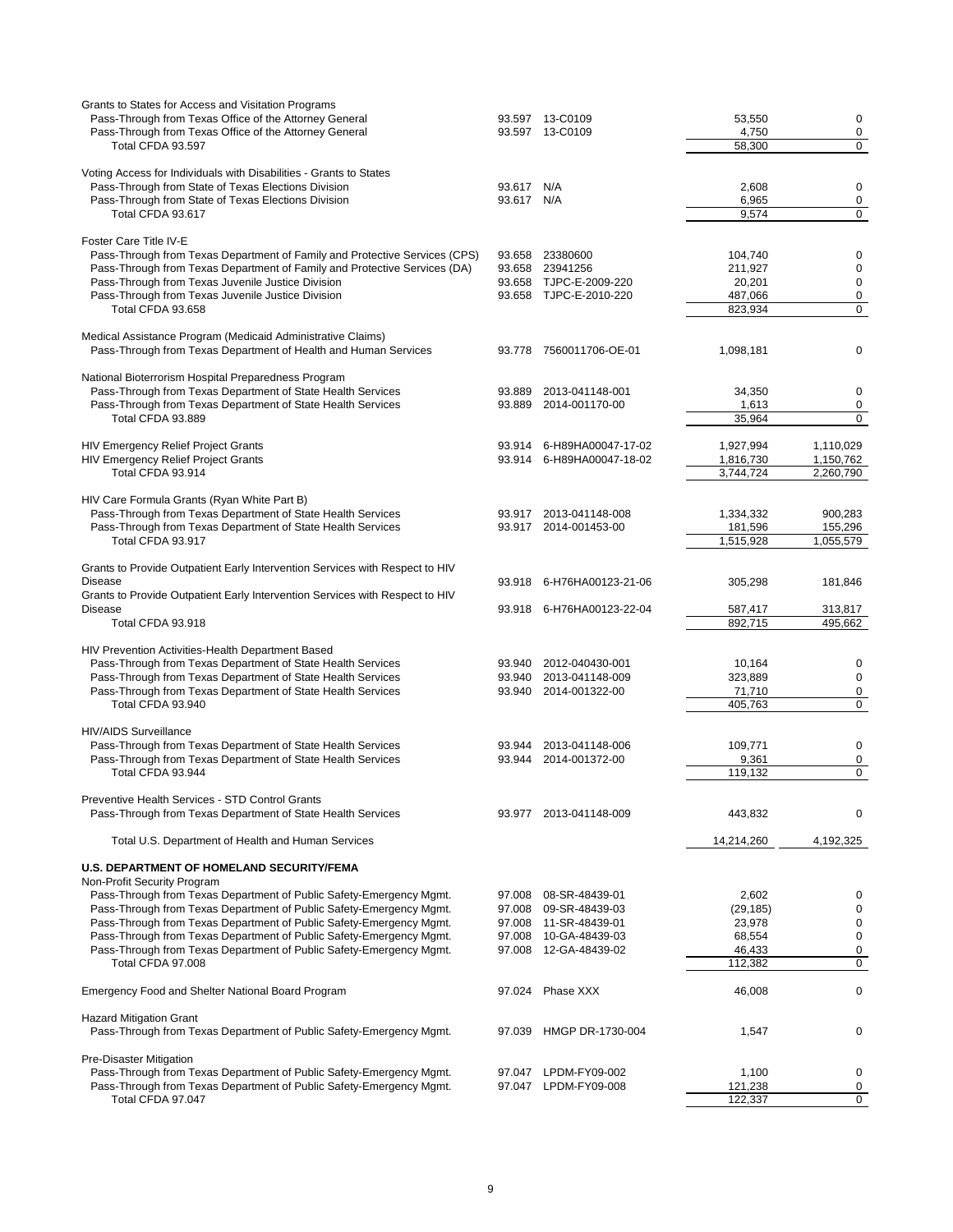| Citizens-Community Resilience Innovation Challenge<br>Pass-Through from Texas Department of Public Safety-Emergency Mgmt. |            | 97.053 09-SR-48439-03              | 1,731             | 0         |
|---------------------------------------------------------------------------------------------------------------------------|------------|------------------------------------|-------------------|-----------|
| Homeland Security Grant Program                                                                                           |            |                                    |                   |           |
| Pass-Through from Texas Department of Public Safety-Emergency Mgmt.                                                       |            | 97.067 11-SR-48439-01              | 439,602           | 0         |
| Pass-Through from Texas Department of Public Safety-Emergency Mgmt.                                                       | 97.067     | 11-SR-48439-02                     | 48,897            | 0         |
| Pass-Through from Texas Department of Public Safety-Emergency Mgmt.                                                       |            | 97.067 11-SR-48439-06              | 14,104            | 0         |
| Pass-Through from Texas Department of Public Safety-Emergency Mgmt.                                                       |            | 97.067 12-SR-48439-03              | 5,943             | 0         |
| Total CFDA 97.067                                                                                                         |            |                                    | 508.545           | 0         |
| State Homeland Security Program - SHSP                                                                                    |            |                                    |                   |           |
| Pass-Through from Texas Department of Public Safety-Emergency Mgmt.                                                       |            | 97.073 09-SR-48439-03              | 24,925            | 0         |
| Pass-Through from Texas Department of Public Safety-Emergency Mgmt.                                                       |            | 97.073 10-GA-48439-02              | 60,201            | 0         |
| Pass-Through from Texas Department of Public Safety-Emergency Mgmt.                                                       | 97.073     | 11-SR-48439-03                     | 95,197            | 0         |
| Pass-Through from Texas Department of Public Safety-Emergency Mgmt.                                                       |            | 97.073 11-SR-48439-04              | 95,835            | 0         |
| Total CFDA 97.073                                                                                                         |            |                                    | 276,157           | 0         |
| Total U.S. Department of Homeland Security/FEMA                                                                           |            |                                    | 1,068,706         | 0         |
|                                                                                                                           |            |                                    |                   |           |
| <b>TOTAL FEDERAL FINANCIAL ASSISTANCE</b>                                                                                 |            |                                    | 57,625,809        | 7,644,803 |
| <b>STATE FINANCIAL ASSISTANCE:</b>                                                                                        |            |                                    |                   |           |
| <b>TEXAS DEPARTMENT OF STATE HEALTH SERVICES</b>                                                                          |            |                                    |                   |           |
| <b>HIV/State Services</b>                                                                                                 | N/A        | 2013-041148-007                    | 538,133           | 459,930   |
| HIV Prevention Activities-Health Department Based (HIV Prevention)                                                        | N/A        | 2013-043149-001                    | 337,854           | 0         |
| HIV Prevention Activities-Health Department Based (HIV Prevention)                                                        | N/A        | 2014-001323-00                     | 39,195            | 0         |
|                                                                                                                           |            |                                    |                   |           |
| TB/PC-Tuberculosis Control                                                                                                | N/A        | 2012-039040-001                    | (209)             | 0         |
| TB/PC-Tuberculosis Control                                                                                                | N/A        | 2013-041148-015                    | 565,894           | 0         |
| <b>TB/PC-Tuberculosis Control</b>                                                                                         | N/A        | 2014-001447-00                     | 60,164            | 0         |
| <b>Immunization Division</b>                                                                                              | N/A        | 2013-041148-011                    | 826,047           | 0         |
| Infectious Disease Control Unit/FLU Lab                                                                                   | N/A        | 2013-041148-012                    | 4,860             | 0         |
| Healthy Texas Babies/DFCHS                                                                                                | N/A<br>N/A | 2012-040627-001                    | 79,276            | 0         |
| Preventive Health and Health Services Block Grant                                                                         | N/A        |                                    |                   | 0         |
|                                                                                                                           |            | 2012-039509-001                    | (5,892)           |           |
| Preventive Health and Health Services Block Grant<br>Preventive Health and Health Services Block Grant                    | N/A<br>N/A | 2013-041148-004<br>2014-001216-00  | 238,066<br>17,077 | 0<br>0    |
|                                                                                                                           |            |                                    |                   |           |
| State-Based Comprehensive Breast & Cervical Cancer Early Detection Program                                                | N/A        | 2011-038375-001                    | 57,951            | 0         |
| Milk & Dairy/ FFS                                                                                                         | N/A        | 2009-028490-001                    | (165, 603)        | 0         |
| Milk & Dairy/ FFS                                                                                                         | N/A        | 2010-031639-001                    | 35,127            | 0         |
| Milk & Dairy/ FFS                                                                                                         | N/A        | 2011-035209-001                    | 200,102           | 0         |
| Milk & Dairy/ FFS                                                                                                         | N/A        | 2012-038797-001                    | 106,023           | 0         |
|                                                                                                                           |            |                                    |                   |           |
| Influenza Incidence Surveillance Project<br>Influenza Incidence Surveillance Project                                      | N/A<br>N/A | 2012-040184-001<br>2013-041148-016 | 3,278<br>11,007   | 0<br>0    |
|                                                                                                                           |            |                                    |                   |           |
| Total Texas Department of State Health Services                                                                           |            |                                    | 2,948,348         | 459,930   |
| OFFICE OF THE GOVERNOR, CRIMINAL JUSTICE DIVISION                                                                         |            |                                    |                   |           |
| <b>Family Drug Court</b>                                                                                                  | N/A        | DC-13-A10-19697-06                 | 48,814            | 0         |
| <b>Family Drug Court</b>                                                                                                  | N/A        | SF-14-A10-19697-07                 | 2,667             | 0         |
|                                                                                                                           |            |                                    |                   |           |
| <b>Veterans Court Project</b>                                                                                             | N/A        | DC-13-A10-22852-04                 | 238,769           | 0         |
| Veterans Court Project                                                                                                    | N/A        | DC-14-A10-22852-05                 | 17,261            | 0         |
| Reaching Independence through Self Empowerment (RISE)                                                                     | N/A        | SF-13-A10-25895-01                 | 52,129            | 0         |
| Reaching Independence through Self Empowerment (RISE)                                                                     | N/A        | SF-14-A10-25895-02                 | 4,581             | 0         |
|                                                                                                                           |            |                                    |                   |           |
| Life Skills Training                                                                                                      | N/A        | SF-13-J20-25540-01                 | 73,403            | 0         |
| Life Skills Training                                                                                                      | N/A        | SF-14-J20-25540-02                 | 6,533             | 0         |
|                                                                                                                           |            |                                    |                   |           |
| First Offender Program                                                                                                    | N/A        | SF-13-J20-25707-01                 | 73,920            | 0         |
| First Offender Program                                                                                                    | N/A        | SF-14-J20-25707-02                 | 5,376             | 0         |
| <b>DIRECT Court Program</b>                                                                                               | N/A        | SF-13-A10-16036-12                 | 349,898           | 0         |
| <b>DIRECT Court Program</b>                                                                                               | N/A        | SF-14-A10-16036-13                 | 22,700            | 0         |
|                                                                                                                           |            |                                    |                   |           |
| Mental Health Diversion Court Program                                                                                     | N/A        | SF-13-A10-18289-07                 | 110,616           | 0         |
| Mental Health Diversion Court Program                                                                                     | N/A        | SF-14-A10-18289-08                 | 7,105             | 0         |
|                                                                                                                           |            |                                    |                   |           |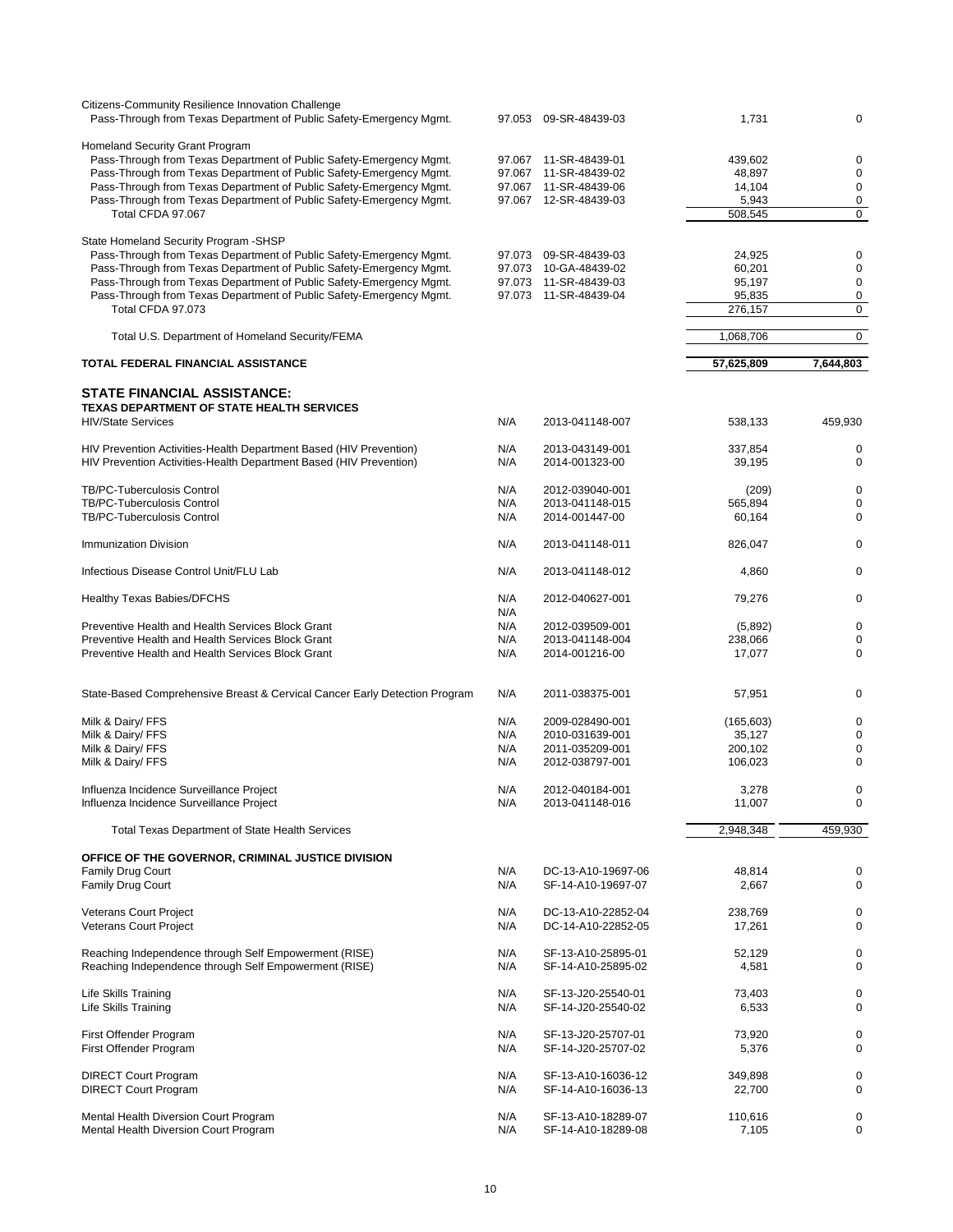| Felony Alcohol Intervention Program<br>Felony Alcohol Intervention Program                                | N/A<br>N/A | SF-12-A10-20458-03<br>SF-14-A10-20458-05 | (1,875)<br>11,288 | 0<br>$\mathbf 0$ |
|-----------------------------------------------------------------------------------------------------------|------------|------------------------------------------|-------------------|------------------|
| Violence Against Women Formula Grants (Pretrial Diversion)                                                | N/A        | SF-14-V30-15136-15                       | 11,427            | $\mathbf 0$      |
| Total Office of the Governor, Criminal Justice Division                                                   |            |                                          | 1,034,612         | $\mathbf{0}$     |
| TEXAS DEPARTMENT OF MOTOR VEHICLES/AUTO BURGLARY AND THEFT<br>PREVENTION AUTHORITY                        |            |                                          |                   |                  |
| <b>Tarrant Regional Auto Crimes Task Force</b>                                                            | N/A        | SA-T01-10065-12                          | (2,017)           | 0                |
| Tarrant Regional Auto Crimes Task Force                                                                   | N/A        | SA-T01-10065-13                          | 1,015,703         | $\mathbf 0$      |
| Tarrant Regional Auto Crimes Task Force                                                                   | N/A        | 2014-T01-Tarrant-00032                   | 38,328            | 0                |
| Total Department of Motor Vehicles/Auto Burglary and Theft<br><b>Prevention Authority</b>                 |            |                                          | 1,052,014         | $\mathbf{0}$     |
| <b>TEXAS DEPARTMENT OF TRANSPORTATION</b>                                                                 |            |                                          |                   |                  |
| Highway Planning & Construction - Courtesy Patrol Program                                                 | N/A        | 02-2XXF5002                              | 70.960            | 0                |
| Highway Planning & Construction - Courtesy Patrol Program                                                 | N/A        | 02-3XXF5006                              | 187,246           | $\mathbf 0$      |
|                                                                                                           |            |                                          |                   |                  |
| <b>Total Department of Transportation</b>                                                                 |            |                                          | 258,207           | $\mathbf{0}$     |
| TEXAS COMMISSION ON ENVIRONMENTAL QUALITY<br>Pass-Through From North Central Texas Council of Governments |            |                                          |                   |                  |
| AirCheck Texas Repair and Replacement Program                                                             | N/A        | 582-9-90416-18                           | 882,151           | 882,151          |
| Local Initiatives Projects - Emissions Task Force                                                         | N/A        | 582-8-89958                              | 446,904           | 0                |
| <b>Total Texas Commission on Environmental Quality</b>                                                    |            |                                          | 1,329,055         | 882,151          |
| TEXAS HEALTH AND HUMAN SERVICES COMMISSION                                                                |            |                                          |                   |                  |
| <b>Texas Nurse-Family Partnership</b>                                                                     | N/A        | 529-08-0110-00007E                       | 744,202           | $\mathbf 0$      |
| <b>Texas Nurse-Family Partnership</b>                                                                     | N/A        | 529-08-0110-00007G                       | 63,476            | 0                |
| <b>Total Texas Health and Human Services Commission</b>                                                   |            |                                          | 807,677           | 0                |
| OFFICE OF THE ATTORNEY GENERAL                                                                            |            |                                          |                   |                  |
| Bilingual Victims Assistance Coordinator                                                                  | N/A        | 1333244                                  | 37,046            | 0                |
| Bilingual Victims Assistance Coordinator                                                                  | N/A        | 1444629                                  | 5,750             | $\mathbf 0$      |
| Texas Statewide Automated Victim Notification Service (SAVNS)                                             | N/A        | 1446376                                  | 78,974            | 0                |
| Total Office of the Attorney General                                                                      |            |                                          | 121,771           | $\overline{0}$   |
| <b>TEXAS INDIGENT DEFENSE COMMISSION</b>                                                                  |            |                                          |                   |                  |
| Indigent Defense Formula Grant                                                                            | N/A        | 212-12-220                               | 38,322            | $\mathbf 0$      |
| Indigent Defense Formula Grant                                                                            | N/A        | 212-13-220                               | 1,393,532         | $\mathbf 0$      |
| Assessment of Technology Process Management Proposals                                                     | N/A        | 212-TS-220                               | 107,526           | $\mathbf 0$      |
| <b>Total Texas Indigent Defense Commission</b>                                                            |            |                                          | 1,539,380         | 0                |
| TEXAS DEPARTMENT OF FAMILY AND PROTECTIVE SERVICES                                                        |            |                                          |                   |                  |
| Promoting Safe and Stable Families - CYD Project - FY2012                                                 | N/A        | 23792901                                 | (12)              | 0                |
| Promoting Safe and Stable Families - CYD Project - FY2013                                                 | N/A        | 23792901                                 | 75,267            | 54,254           |
| Promoting Safe and Stable Families - CYD Project - FY2014                                                 | N/A        | 23792901-2                               | 1,835             | $\Omega$         |
| Total Texas Department of Family and Protective Services                                                  |            |                                          | 77,090            | 54,254           |
| <b>TOTAL STATE FINANCIAL ASSISTANCE</b>                                                                   |            |                                          | 9,168,155         | 1,396,336        |
| TOTAL FEDERAL AND STATE FINANCIAL ASSISTANCE                                                              |            |                                          | 66,793,964        | 9,041,138        |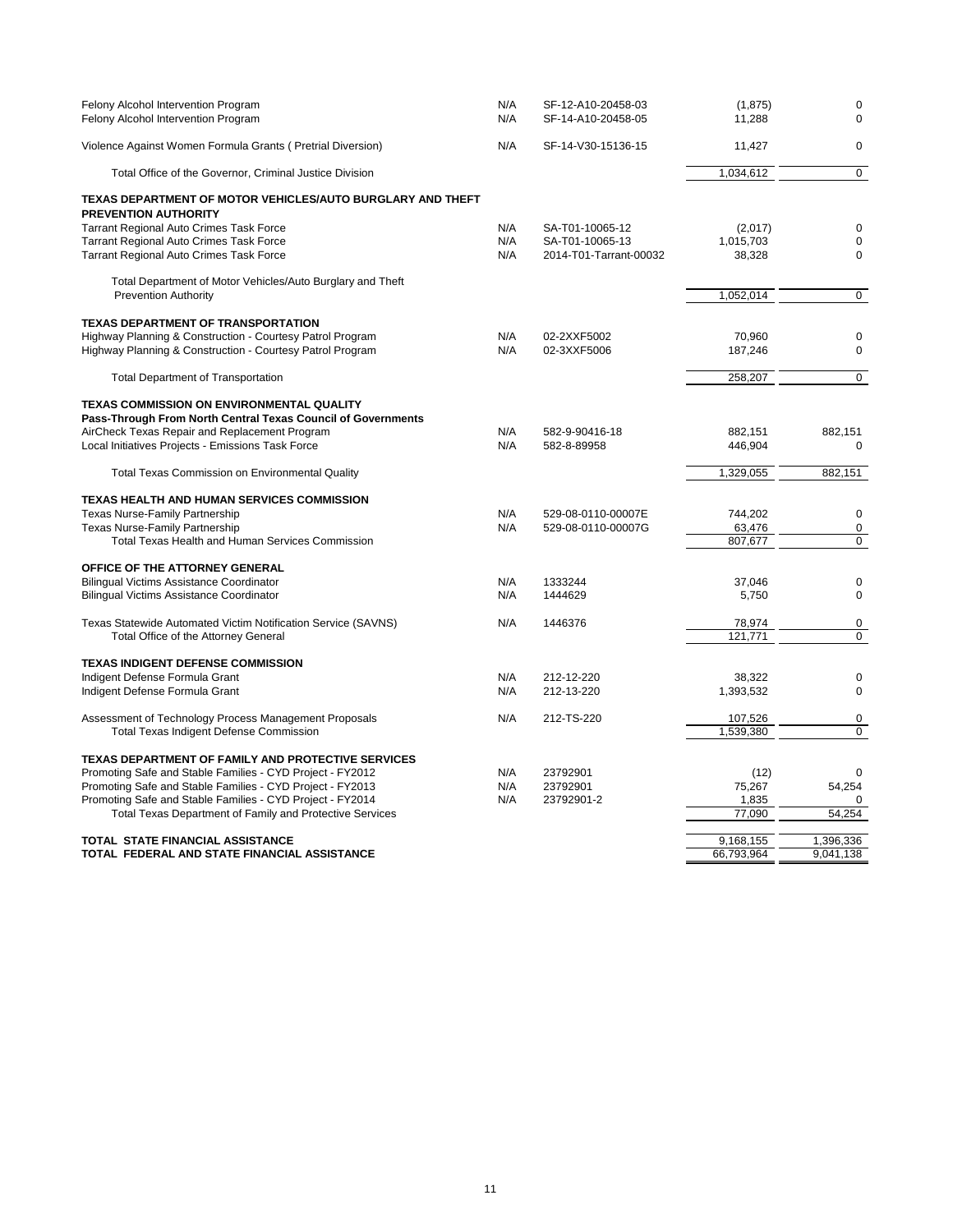#### Notes to Schedule of Expenditures of Federal and State Awards

Year ended September 30, 2013

#### **(1) Summary of Significant Accounting Policies**

The schedule of expenditures of federal and state awards was prepared on the modified accrual basis of accounting. Amounts reported as expenditures in the accompanying schedule of expenditures of federal and state awards may not agree with the amounts reported in the related federal and state financial reports filed with the grantor agencies because of accruals, which would be included in the next report filed with the agency.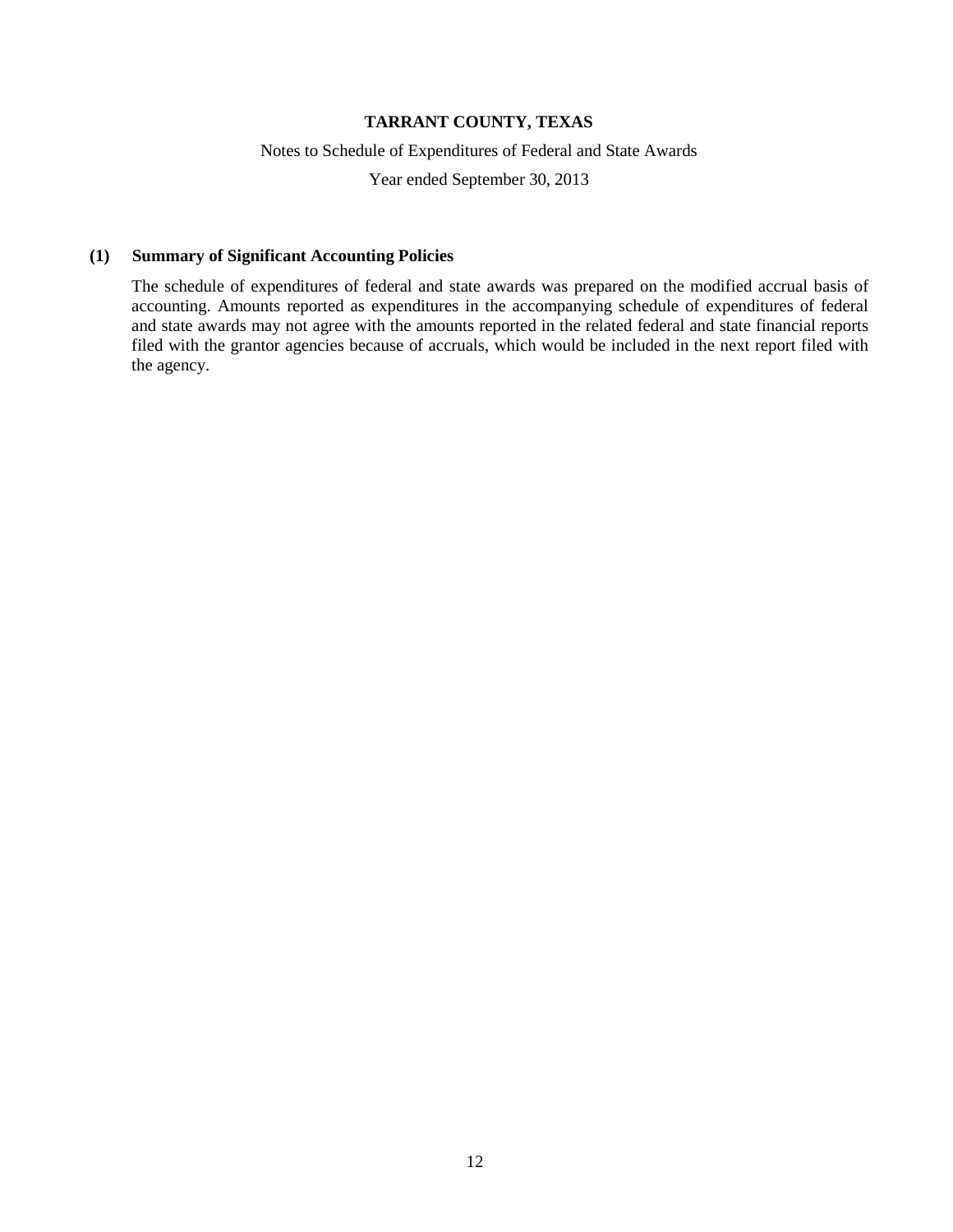Schedule of Findings and Questioned Costs

Year ended September 30, 2013

| <b>Section I – Summary of Auditors' Reports</b>                                                                                         |                                    |                                                                                                                                                                                        |   |               |
|-----------------------------------------------------------------------------------------------------------------------------------------|------------------------------------|----------------------------------------------------------------------------------------------------------------------------------------------------------------------------------------|---|---------------|
| <b>Financial Statements</b>                                                                                                             |                                    |                                                                                                                                                                                        |   |               |
| <b>Section I – Summary of Auditors' Reports</b>                                                                                         |                                    |                                                                                                                                                                                        |   |               |
| <b>Financial Statements</b>                                                                                                             |                                    |                                                                                                                                                                                        |   |               |
| Type of auditors' report issued:                                                                                                        |                                    | Unmodified                                                                                                                                                                             |   |               |
| Internal control over financial reporting:                                                                                              |                                    |                                                                                                                                                                                        |   |               |
| Material weakness(es) identified?<br>$\bullet$                                                                                          |                                    | yes                                                                                                                                                                                    | X | no            |
| Significant deficiency (ies) identified that are<br>$\bullet$<br>not considered to be material weakness(es)?                            |                                    | yes                                                                                                                                                                                    | X | none reported |
| Noncompliance material to the financial<br>statements noted?                                                                            |                                    | yes                                                                                                                                                                                    | X | no            |
| <b>Federal and State Awards</b>                                                                                                         |                                    |                                                                                                                                                                                        |   |               |
| Internal control over major programs:                                                                                                   |                                    |                                                                                                                                                                                        |   |               |
| Material weakness(es) identified?<br>$\bullet$                                                                                          |                                    | yes                                                                                                                                                                                    | X | no            |
| Significant deficiency (ies) identified that are<br>$\bullet$<br>not considered to be material weaknesses?                              |                                    | yes                                                                                                                                                                                    | X | none reported |
| Type of auditors' report issued on compliance<br>for major programs                                                                     |                                    | Unmodified                                                                                                                                                                             |   |               |
| Any audit findings disclosed that are required to be<br>reported in accordance with section $510(a)$<br>of OMB Circular A-133 and UGMS? |                                    | yes                                                                                                                                                                                    | X | no            |
| <b>CFDA</b> number(s)                                                                                                                   | Name of federal program or cluster |                                                                                                                                                                                        |   |               |
| 14.253/14.218<br>14.239<br>14.871<br>93.914                                                                                             |                                    | <b>Community Development Black Grant/Entitlement Grants</b><br>Home Investment Partnerships Program<br>Section 8 Housing Choice Vouchers<br><b>HIV Emergency Relief Projects Grant</b> |   |               |

HIV Emergency Relief Projects Grant